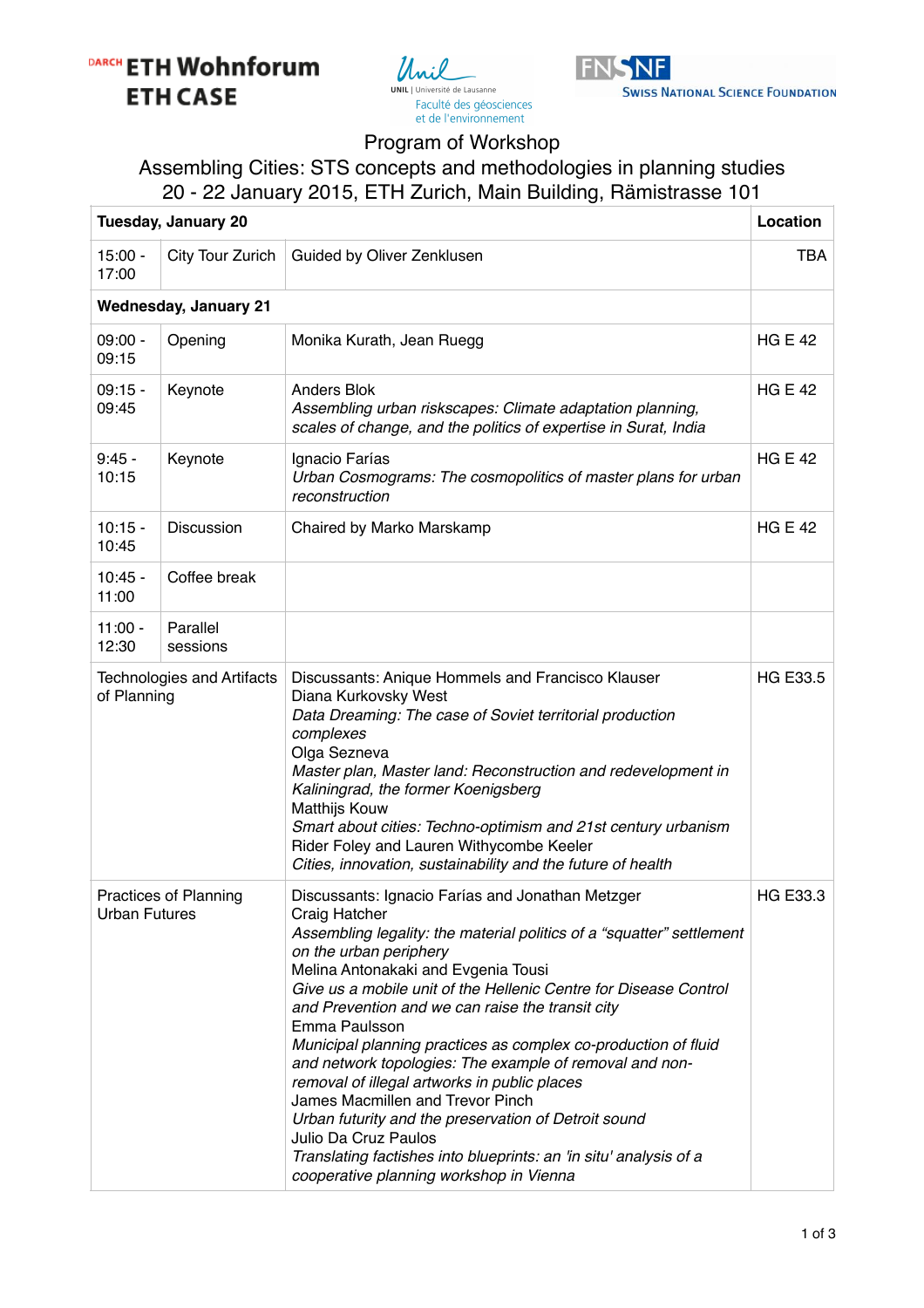## DARCH ETH Wohnforum **ETH CASE**





| $12:30 -$<br>14:00                          | Lunch break          |                                                                                                                                                                                                                                                                                                                                                                                                                                                                                                 |                 |  |
|---------------------------------------------|----------------------|-------------------------------------------------------------------------------------------------------------------------------------------------------------------------------------------------------------------------------------------------------------------------------------------------------------------------------------------------------------------------------------------------------------------------------------------------------------------------------------------------|-----------------|--|
| $14:00 -$<br>14.30                          | Keynote              | Anique Hommels<br>Re-assembling Cities: Applying SCOT to post-disaster urban<br>change                                                                                                                                                                                                                                                                                                                                                                                                          | <b>HG E 42</b>  |  |
| $14:30 -$<br>15:00                          | Keynote              | <b>Francisco Klauser</b><br>Studying the Smart City in Action: Tensions and<br>complementarities between STS and Michel Foucault                                                                                                                                                                                                                                                                                                                                                                | <b>HG E 42</b>  |  |
| $15:00 -$<br>15:30                          | Discussion           | Chaired by Julio Da Cruz Paulos                                                                                                                                                                                                                                                                                                                                                                                                                                                                 | <b>HG E 42</b>  |  |
| $15:30 -$<br>15:45                          | Coffee break         |                                                                                                                                                                                                                                                                                                                                                                                                                                                                                                 |                 |  |
| $15:45 -$<br>17.15                          | Parallel<br>sessions |                                                                                                                                                                                                                                                                                                                                                                                                                                                                                                 |                 |  |
| STS in Use: Methods and<br>Concepts         |                      | Discussants: Mattias Kärrholm and Michael Guggenheim<br>Krishna Bharathi<br>Framing the city<br>Jan Silberberger and Ignaz Strebel<br>How to "anonymize" an architectural project? A methodological<br>reflection<br>Dara Ivanova, Iris Wallenburg and Roland Bal<br>Obduracy and Emotions: A hospital's embeddedness in the city<br><b>Andreas Putlitz</b><br>What planners do: Networks of collective action in the Ruhr Area<br>and Grand Lyon                                               | HG E33.5        |  |
| Participation and Planning<br>a Common City |                      | Discussants: Anders Blok and Jonathan Metzger<br>Joakim Forsemalm<br>Intermediary spacing: Championing the knowledge of everyday<br>life in urban planning<br>Jorge Martin Sainz de los Terreros<br>Public Participation and Eventual Urbanism: A social material<br>enquiry<br>Helena Leino<br>The continuities of participatory urban planning: who are the<br>stakeholders?<br>Guillén Hiram Torres Sepúlveda<br>Tracing the democratic deficit: An ANT view on urban governance<br>networks | <b>HG E33.3</b> |  |
| $17:15 -$<br>18:00                          | Discussion           |                                                                                                                                                                                                                                                                                                                                                                                                                                                                                                 |                 |  |
| <b>Thursday, January 22</b>                 |                      |                                                                                                                                                                                                                                                                                                                                                                                                                                                                                                 |                 |  |
| $9:00 -$<br>9.15                            |                      | Monika Kurath, Jean Ruegg                                                                                                                                                                                                                                                                                                                                                                                                                                                                       | <b>HG E 42</b>  |  |
| $9:15 -$<br>9.45                            | Keynote              | Mattias Kärrholm<br>Some notes on time-space territorology                                                                                                                                                                                                                                                                                                                                                                                                                                      | <b>HG E 42</b>  |  |
| $9.45 -$<br>10.15                           | Keynote              | Jonathan Metzger<br>Care-ful approaches to the more-than-human urban collectif: How<br>feminist STS opens up affordances for doing planning differently                                                                                                                                                                                                                                                                                                                                         | <b>HG E 42</b>  |  |